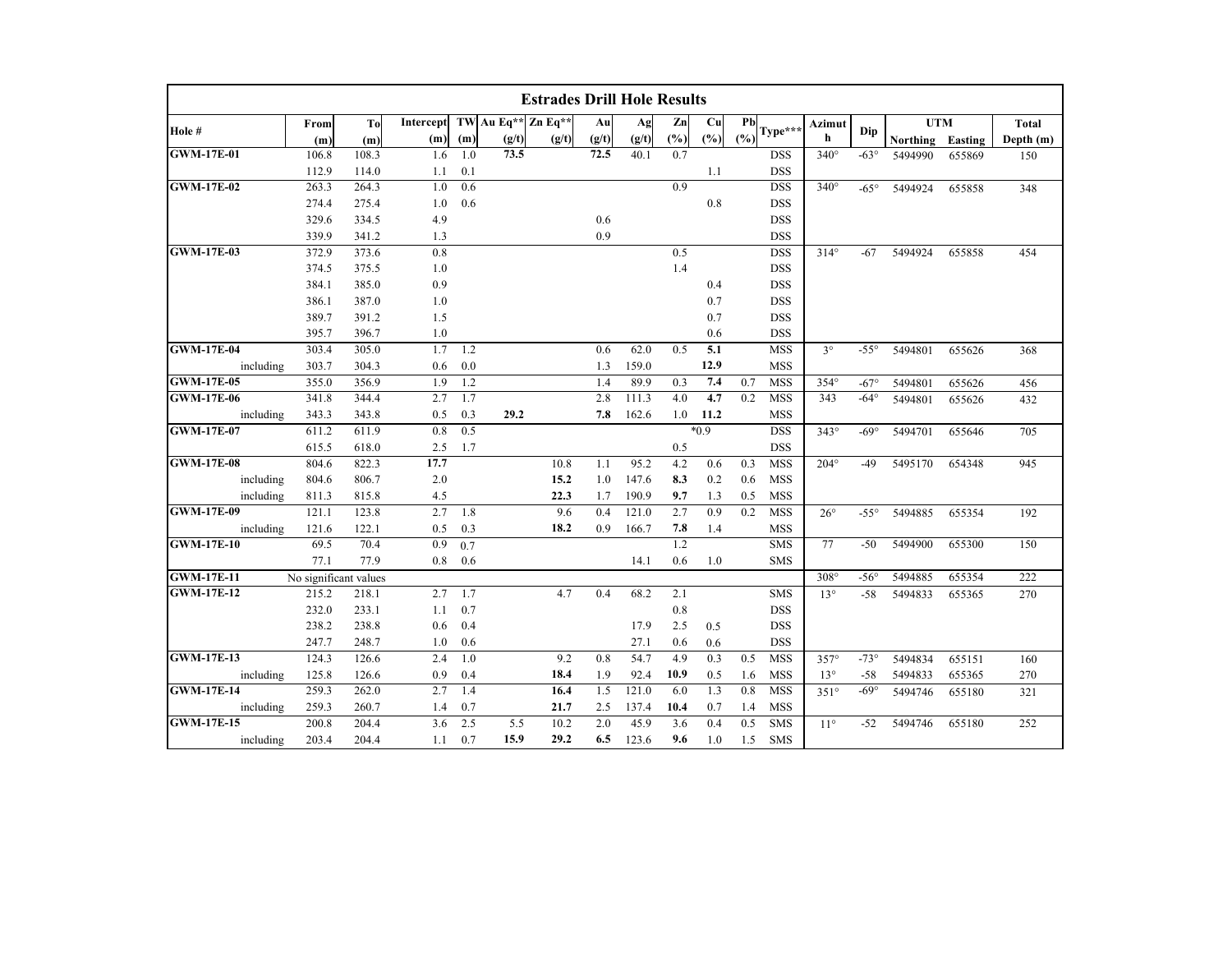| <b>Estrades Drill Hole Results</b> |                       |              |                                                    |            |                    |       |       |       |      |            |     |                          |                       |       |            |                  |           |
|------------------------------------|-----------------------|--------------|----------------------------------------------------|------------|--------------------|-------|-------|-------|------|------------|-----|--------------------------|-----------------------|-------|------------|------------------|-----------|
|                                    | From                  | To           | Intercept                                          |            | TW Au Eq** Zn Eq** |       | Au    | Ag    | Zn   | Cu         | Pb  |                          | Azimut                |       | <b>UTM</b> |                  | Total     |
| Hole #                             | (m)                   | (m)          | (m)                                                | (m)        | (g/t)              | (g/t) | (g/t) | (g/t) | (%)  | (%)        | (%) | Type***                  | h                     | Dip   | Northing   | Easting          | Depth (m) |
| <b>GWM-17E-16</b>                  | 279.0                 | 280.6        | 1.6                                                | 0.8        | 31.9               |       | 22.4  | 199.3 | 10.4 |            | 2.0 | <b>MSS</b>               | $17^\circ$            | $-69$ | 5494746    | 655180           | 420       |
|                                    | 275.0                 | 276.0        | 1.0                                                | 0.5        | 5.2                | 9.6   | 2.1   | 85.9  | 2.9  |            | 0.6 | <b>DSS</b>               |                       |       |            |                  |           |
|                                    | 298.1                 | 300.1        | 2.0                                                | 1.0        |                    |       |       |       | 1.2  |            |     | <b>DSS</b>               |                       |       |            |                  |           |
|                                    | 301.6                 | 302.4        | 0.8                                                | 0.4        |                    |       |       | 17.0  | 2.6  | 0.4        |     | <b>DSS</b>               |                       |       |            |                  |           |
|                                    | 304.2                 | 305.3        | 1.1                                                | 0.6        |                    | 2.2   | 0.3   |       | 1.6  |            |     | <b>DSS</b>               |                       |       |            |                  |           |
|                                    | 315.3                 | 316.2        | 0.9                                                | 0.4        |                    |       | 0.3   | 36.0  | 1.4  | 2.2        |     | <b>SMS</b>               |                       |       |            |                  |           |
|                                    | 316.6                 | 317.2        | 0.6                                                | 0.3        |                    |       | 0.2   | 12.6  |      | 0.7        |     | <b>SMS</b>               |                       |       |            |                  |           |
|                                    | 355.0                 | 355.5        | 0.6                                                | 0.3        |                    |       |       |       | 0.9  |            |     | <b>DSS</b>               |                       |       |            |                  |           |
| <b>GWM-17E-19</b>                  |                       |              | Stopped due to deviation. Will be continued later. |            |                    |       |       |       |      |            |     |                          | $341^\circ$           | $-69$ | 5494557    | 655421           | 219       |
| <b>GWM-17E-19A</b>                 | No significant values |              |                                                    |            |                    |       |       |       |      |            |     |                          | 335°                  | $-72$ | 5494557    | 655421           | 852       |
| <b>GWM-17E-19AW1</b>               | 707.2                 | 709.0        | 1.9                                                | 1.4        | 6.6                | 12.2  | 1.8   | 70.9  | 6.1  | 0.3        |     | <b>MSS</b>               | 337°                  | $-62$ | 5494557    | 655421           | 505       |
| including                          | 707.2                 | 707.7        | 0.5                                                | 0.4        | 13.0               | 23.9  | 5.0   | 88.1  | 10.5 | 0.4        | 0.7 | <b>MSS</b>               |                       |       |            |                  |           |
|                                    | 711.0                 | 713.0        | 2.0                                                | 1.6        |                    |       |       | 15.0  |      | 0.6        |     | <b>SMS</b>               |                       |       |            |                  |           |
|                                    | 719.5                 | 720.5        | 1.0                                                | 0.8        |                    |       |       |       |      | 0.5        |     | <b>DSS</b>               |                       |       |            |                  |           |
|                                    | 824.4                 | 724.9        | 0.5                                                | 0.4        |                    |       |       |       |      | 0.5        |     | <b>DSS</b>               |                       |       |            |                  |           |
| <b>GWM-17E-24</b>                  | 71.7                  | 73.7         | 2.1                                                | 1.2        |                    | 21.3  | 2.3   | 65.7  | 12.6 | 0.8        | 0.3 | <b>MSS</b>               | $149^\circ$           | $-59$ | 5494966    | 654430           | 306       |
| <b>GWM-17E-25</b>                  | 411.4                 | 412.9        | 1.5<br>7.4                                         | 0.8<br>5.0 | 17.9               | 32.9  | 5.2   | 198.7 | 15.7 | 0.4        | 1.3 | <b>MSS</b>               |                       |       |            |                  |           |
| including                          | 57.0<br>63.4          | 64.4<br>64.4 | 1.0                                                | 0.7        | 6.8                |       | 2.6   |       | 2.8  | 1.4<br>1.6 |     | <b>DSS</b><br><b>MSS</b> | $169^\circ$           | $-51$ | 5494966    | 654430           | 467       |
|                                    | 79.6                  | 80.1         | 0.5                                                | 0.3        | 1.5                | 2.8   | 1.0   |       | 1.0  |            |     | <b>MSS</b>               |                       |       |            |                  |           |
| <b>GWM-17E-26</b>                  | 73.0                  | 74.5         | 1.5                                                | 0.9        | 3.7                |       | 1.4   | 44.4  |      | 1.0        |     |                          | $169^\circ$           | $-61$ | 5494966    | 654430           | 600       |
| including                          | 74.0                  | 74.5         | 0.5                                                | 0.3        |                    |       | 3.2   | 27.7  |      |            |     |                          |                       |       |            |                  |           |
|                                    | 91.8                  | 94.8         | 3.0                                                | 2.0        |                    | 9.9   | 0.8   | 38.3  | 2.5  | 1.6        |     |                          |                       |       |            |                  |           |
| <b>GWM-17E-27</b>                  | 82.6                  | 84.4         | 1.8                                                | 1.1        | 12.3               |       | 4.7   | 67.5  | 4.9  | 2.1        | 1.0 | MSS                      | $146^\circ$           | $-63$ | 5494966    | 654430           | 522       |
|                                    | 59.0                  | 60.0         | 1.0                                                | 0.7        |                    |       |       |       |      | 2.0        |     | <b>DSS</b>               |                       |       |            |                  |           |
|                                    | 79.8                  | 80.8         | 1.0                                                | 0.7        |                    |       |       | 24.6  |      | 1.3        |     | <b>DSS</b>               |                       |       |            |                  |           |
|                                    | 103.0                 | 105.0        | 2.0                                                | 1.3        |                    |       | 0.3   | 15.7  |      | 0.6        |     | <b>DSS</b>               |                       |       |            |                  |           |
|                                    | 285.6                 | 286.4        | 0.9                                                | 0.6        | 1.7                |       | 1.2   | 36.8  |      |            |     | <b>MSS</b>               |                       |       |            |                  |           |
|                                    | 295.6                 | 298.3        | 2.6                                                | 1.7        | 6.3                |       | 5.7   | 43.2  |      |            |     | <b>MSS</b>               |                       |       |            |                  |           |
|                                    | 499.8                 | 503.1        | 3.3                                                | 2.1        |                    | 39.1  | 2.2   | 181.0 | 28.5 | 0.3        | 0.9 | <b>MSS</b>               |                       |       |            |                  |           |
| including                          | 502.0                 | 503.1        | 1.1                                                | 0.7        |                    | 50.5  | 4.8   | 145.5 | 36.6 | 0.2        | 0.7 | <b>MSS</b>               |                       |       |            |                  |           |
|                                    | 521.3                 | 523.9        | 2.6                                                | 1.7        |                    | 26.2  | 0.3   | 190.7 | 18.6 | 0.5        | 0.5 | <b>MSS</b>               |                       |       |            |                  |           |
| including                          | 521.3                 | 523.0        | 1.8                                                | 1.1        |                    | 34.0  | 0.4   | 222.8 | 25.0 | 0.6        | 0.6 | <b>MSS</b>               |                       |       |            |                  |           |
| <b>GWM-18E-31</b>                  | 496.7                 | 503.1        | 6.4                                                | 4.4        | 9.0                |       | 6.9   | 78.5  | 1.7  |            |     | SMS                      | $334.9^{\circ}$ -71.1 |       |            | 5494596 654847.7 | 522       |
| including                          | 496.7                 | 498.3        | 1.6                                                | 1.1        | 26.6               |       | 21.9  | 113.1 | 5.6  |            |     | <b>MSS</b>               |                       |       |            |                  |           |
| which includes                     | 496.7                 | 497.6        | 0.9                                                | 0.6        | 39.8               |       | 33.1  | 152.5 | 8.3  |            |     | <b>MSS</b>               |                       |       |            |                  |           |
| including                          | 501.0                 | 503.1        | 2.1                                                | 1.4        | 7.0                |       | 4.3   | 154.8 | 0.9  |            |     | <b>MSS</b>               |                       |       |            |                  |           |
| which includes                     | 501.6                 | 502.3        | 0.8                                                | 0.5        | 8.3                |       | 8.3   |       |      |            |     | <b>MSS</b>               |                       |       |            |                  |           |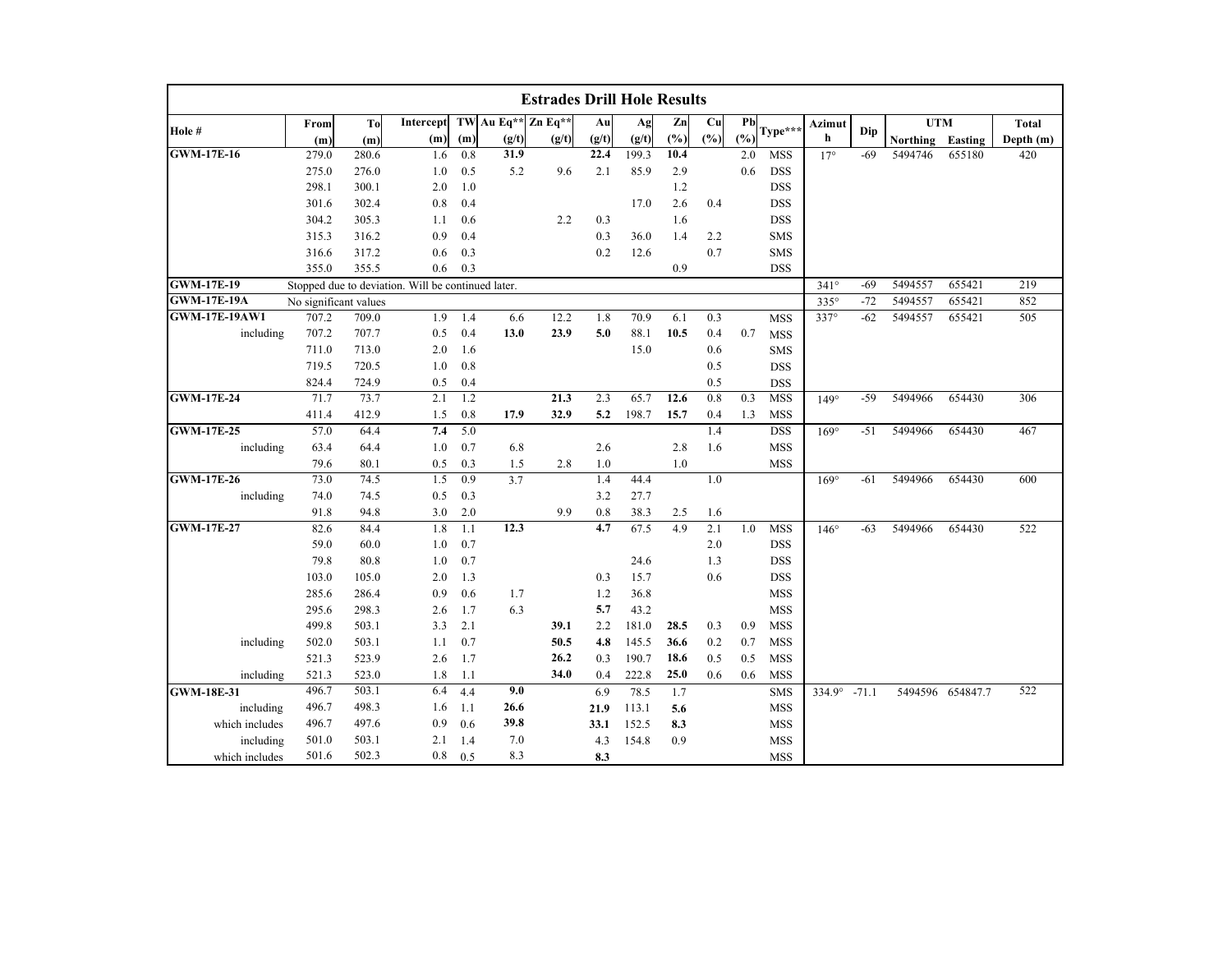| <b>Estrades Drill Hole Results</b> |       |       |           |     |                    |       |       |       |      |     |     |            |                 |         |            |                  |              |
|------------------------------------|-------|-------|-----------|-----|--------------------|-------|-------|-------|------|-----|-----|------------|-----------------|---------|------------|------------------|--------------|
|                                    | From  | To    | Intercept |     | TW Au Eq** Zn Eq** |       | Au    | Ag    | Zn   | Cu  | Pb  |            | Azimut          |         | <b>UTM</b> |                  | <b>Total</b> |
| Hole #                             | (m)   | (m)   | (m)       | (m) | (g/t)              | (g/t) | (g/t) | (g/t) | (%)  | (%) | (%) | Type***    | h               | Dip     | Northing   | Easting          | Depth $(m)$  |
| <b>GWM-18E-30A</b>                 | 453.7 | 456.9 | 3.2       | 2.3 | 4.1                | 7.6   | 2.5   | 23.5  | 2.4  |     |     | <b>MSS</b> | $321.6^\circ$   | $-64.5$ | 5494596    | 654847.7         | 480          |
| <b>GWM-18E-28C</b>                 | 101.0 | 103.3 | 2.3       | 1.2 | 20.1               | 36.9  | 10.6  | 60.4  | 10.1 | 1.3 | 2.0 | <b>MSS</b> | $135.6^\circ$   | $-69.5$ | 5494965    | 654429           | 823          |
| including                          | 102.7 | 103.3 | 0.6       | 0.3 | 32.0               |       | 23.9  | 79.4  | 9.4  | 0.3 | 2.9 | <b>MSS</b> |                 |         |            |                  |              |
|                                    | 134.0 | 135.2 | 1.2       | 0.6 | 9.4                |       | 3.6   | 41.5  | 0.5  | 3.0 |     | <b>SMS</b> |                 |         |            |                  |              |
| <b>GWM-18E-17</b>                  | 299.8 | 301.0 | 1.2       | 0.7 | 4.5                | 8.3   | 1.5   | 30    | 2.9  | 0.6 |     | <b>SMS</b> | $336.9^{\circ}$ | $-72.4$ |            | 5494746 655180.1 | 378          |
|                                    | 302.0 | 303.0 | 1.0       | 0.6 |                    |       |       | 56.1  | 0.4  | 2.2 |     | <b>SMS</b> |                 |         |            |                  |              |
|                                    | 307.9 | 309.4 | 1.6       | 0.9 |                    |       | 0.2   | 76.1  | 0.4  | 3.7 |     | <b>MSS</b> |                 |         |            |                  |              |
| including                          | 307.9 | 308.4 | 0.5       | 0.3 |                    |       | 0.4   | 175.8 | 0.8  | 9.4 |     | <b>SMS</b> |                 |         |            |                  |              |
| <b>GWM-17E-08W5</b>                | 646.5 | 647.5 | 1.0       |     |                    | 8.1   |       |       | 8.1  |     |     | <b>SMS</b> | 207.7°          | $-64.3$ | 5495170    | 654348           | 354          |
|                                    | 650.0 | 651.0 | 1.0       |     |                    | 1.1   |       |       | 1.1  |     |     | <b>SMS</b> |                 |         |            |                  |              |
| <b>GWM-18E-48</b>                  | 342.7 | 349.8 | 7.1       | 5.2 | 14.3               | 26.3  | 4.3   | 155.2 | 11.0 | 0.8 | 0.9 | <b>MSS</b> | 176             | $-59$   | 5494933    | 654553           | 369          |
| including                          | 345.0 | 347.9 | 2.9       | 2.1 | 19.7               | 36.3  | 6.0   | 212.5 | 16.2 | 0.6 | 1.8 | <b>MSS</b> |                 |         |            |                  |              |
| <b>GWM-18E-45</b>                  | 503.8 | 506.0 | 2.2       | 1.5 | 2.8                | 5.1   | 1.3   | 20.6  | 2.2  |     |     | <b>MSS</b> | 327             | $-70$   | 5494583    | 654821           | 522          |
| <b>GWM-18E-43</b>                  | 331.7 | 338.5 | 6.8       | 5.1 | 4.2                | 7.7   | 1.5   | 40.0  | 3.9  |     |     | <b>MSS</b> | 359             | -66     | 5494618    | 654950           | 444          |
| including                          | 331.7 | 336.4 | 4.7       | 3.5 | 4.9                | 9     | 1.8   | 35.3  | 4.8  |     |     | MSS        |                 |         |            |                  |              |
| <b>GWM-18E-42</b>                  | 361.8 | 366.6 | 4.8       | 3.3 |                    | 14.8  | 1.3   | 88.1  | 6.5  | 0.7 | 0.3 | <b>MSS</b> | 334             | $-67$   | 5494618    | 654950           | 450          |
| including                          | 361.8 | 363.8 | 2.0       | 1.4 |                    | 23.7  | 1.7   | 95.0  | 14.5 | 0.5 | 0.8 | <b>MSS</b> |                 |         |            |                  |              |
| and                                | 352.9 | 354.0 | 1.1       | 0.8 | 2.6                |       | 1.3   | 33.9  | 1.1  |     | 0.4 | <b>MSS</b> |                 |         |            |                  |              |
| and                                | 359.2 | 359.7 | 0.5       | 0.3 |                    |       |       | 36.4  |      | 1.3 |     | <b>SMS</b> |                 |         |            |                  |              |
| and                                | 371.4 | 372.4 | 1.0       | 0.7 |                    |       | 0.6   | 74.5  | 3.0  | 4.1 |     | <b>SMS</b> |                 |         |            |                  |              |
| <b>GWM-18E-41</b>                  | 531.4 | 532.1 | 0.7       | 0.4 | 5.0                | 9.2   | 1.9   | 13.9  | 5.3  |     |     | <b>SMS</b> | 326             | $-77$   | 5494618    | 654950           | 552          |
| and                                | 533.1 | 533.7 | 0.7       | 0.4 |                    |       | 0.5   | 21.9  |      | 0.9 |     | <b>SMS</b> |                 |         |            |                  |              |
| <b>GWM-18E-32</b>                  | 490.3 | 495.7 | 5.4       | 3.4 |                    | 29.8  | 3.0   | 176.0 | 17.9 | 0.3 | 0.9 | <b>MSS</b> | 175             | $-66$   | 5494933    | 654553           | 150          |
| <b>GWM-18E-47</b>                  | 405.9 | 414.3 | 8.4       | 5.1 |                    | 5.1   | 0.2   | 25.9  | 2.4  | 0.5 | 0.1 | <b>DSS</b> | 15              | $-70$   | 5494618    | 654950           | 501          |
| including                          | 405.9 | 407.8 | 1.9       | 1.2 |                    | 8.2   | 0.4   | 42.7  | 4.3  | 0.6 | 0.2 | <b>DSS</b> |                 |         |            |                  |              |
| which includes                     | 407.3 | 407.8 | 0.5       | 0.3 |                    | 14.7  | 1.0   | 62.8  | 6.9  | 1.2 | 0.7 | <b>DSS</b> |                 |         |            |                  |              |
| including                          | 411.0 | 411.8 | 0.8       | 0.5 |                    |       | 0.6   | 31.6  | 3.5  | 3.6 |     | <b>SMS</b> |                 |         |            |                  |              |
| and                                | 400.5 | 401.0 | 0.5       | 0.3 |                    | 5.1   |       | 88.5  | 2.7  |     |     | <b>DSS</b> |                 |         |            |                  |              |
| and                                | 416.5 | 417.5 | 1.0       | 0.6 |                    |       |       | 15.9  | 0.5  | 1.9 |     | <b>DSS</b> |                 |         |            |                  |              |
| and                                | 420.0 | 421.0 | 1.0       | 0.6 |                    | 4.0   |       | 10.5  | 2.2  | 0.5 |     | <b>DSS</b> |                 |         |            |                  |              |
| <b>GWM-18E-46B</b>                 | 473.1 | 475.0 | 1.9       | 0.9 |                    |       |       | 15.8  |      | 2.2 |     | <b>DSS</b> | 22.9            | $-80.2$ | 5494732    | 655146           | 522          |
| including                          | 474.4 | 475.0 | 0.6       | 0.3 |                    |       |       |       |      | 4.4 |     | <b>SMS</b> |                 |         |            |                  |              |
| and                                | 388.3 | 388.8 | 0.5       | 0.2 |                    |       |       |       |      | 0.7 |     | <b>DSS</b> |                 |         |            |                  |              |
| and                                | 436.6 | 437.2 | 0.6       | 0.3 | 2.5                | 4.7   | 0.9   | 26.4  | 2.3  |     |     | <b>DSS</b> |                 |         |            |                  |              |
| and                                | 442.4 | 442.9 | 0.5       | 0.2 |                    | 8.7   | 0.8   | 63.2  | 3.5  | 0.5 | 0.6 | <b>SMS</b> |                 |         |            |                  |              |
| and                                | 451.7 | 452.4 | 0.8       | 0.4 |                    |       | 0.3   | 37.9  | 0.3  | 2.9 |     | <b>DSS</b> |                 |         |            |                  |              |
| and                                | 464.4 | 465.0 | 0.6       | 0.3 |                    |       | 0.3   |       |      | 0.9 |     | <b>DSS</b> |                 |         |            |                  |              |
| and                                | 466.4 | 466.9 | 0.5       | 0.2 |                    |       |       | 22.3  |      | 1.9 |     | <b>DSS</b> |                 |         |            |                  |              |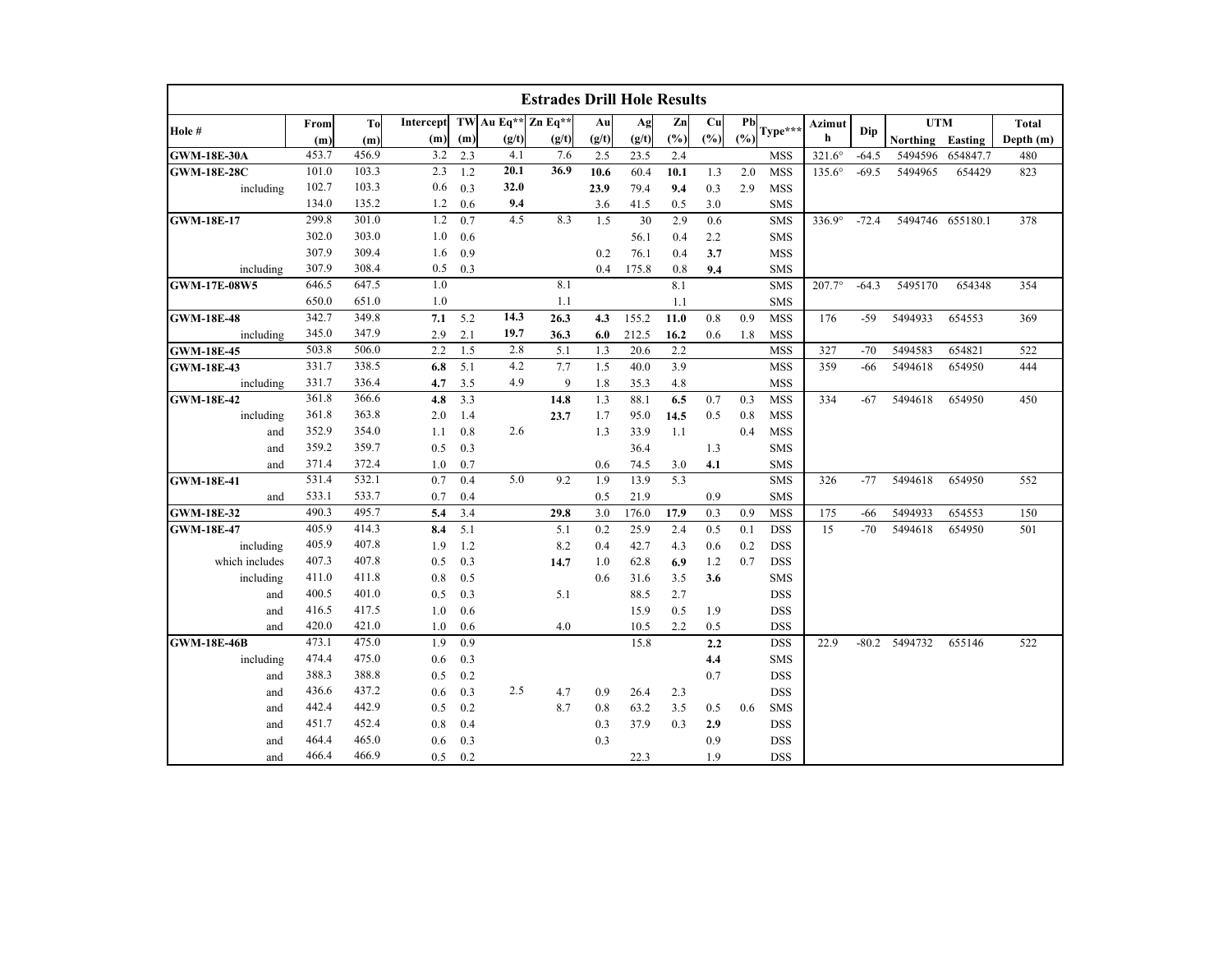|                    | <b>Estrades Drill Hole Results</b> |        |           |     |                    |       |       |       |      |              |                          |        |         |            |          |              |
|--------------------|------------------------------------|--------|-----------|-----|--------------------|-------|-------|-------|------|--------------|--------------------------|--------|---------|------------|----------|--------------|
| Hole #             | From                               | To     | Intercept |     | TW Au Eq** Zn Eq** |       | Au    | Ag    | Zn   | Cu           | Pb<br>${\bf Type}^{***}$ | Azimut | Dip     | <b>UTM</b> |          | <b>Total</b> |
|                    | (m)                                | (m)    | (m)       | (m) | (g/t)              | (g/t) | (g/t) | (g/t) | (%)  | $(\%)$       | (%)                      | h      |         | Northing   | Easting  | Depth (m)    |
| <b>GWM-18E-29</b>  | 391.0                              | 393.0  | 2.0       | 1.0 |                    | 4.6   | 0.6   | 37.3  | 1.3  | 0.4          | <b>SMS</b>               |        | $-79$   | 5494732    | 655146   | 486          |
| including          | 391.0                              | 392.0  | 1.0       | 0.5 |                    |       | 1.2   | 58.5  | 1.4  | 0.7          | <b>SMS</b>               |        |         |            |          |              |
| and                | 404.0                              | 404.5  | 0.5       | 0.2 |                    |       | 0.4   | 23.6  |      | 1.6          | <b>SMS</b>               |        |         |            |          |              |
| and                | 440.4                              | 441.2  | 0.8       | 0.4 |                    |       |       | 7.7   |      | 2.3          | <b>SMS</b>               |        |         |            |          |              |
| and                | 445.7                              | 446.3  | 0.6       | 0.3 |                    |       |       |       |      | 1.3          | <b>SMS</b>               |        |         |            |          |              |
| and                | 447.3                              | 448.1  | 0.9       | 0.4 |                    |       |       |       |      | 1.2          | <b>SMS</b>               |        |         |            |          |              |
| and                | 459.0                              | 460.0  | 1.0       | 0.5 |                    | 5.5   |       | 10.2  | 3.4  | 0.6          | <b>SMS</b>               |        |         |            |          |              |
| and                | 475.0                              | 478.0  | 3.0       | 1.5 |                    |       |       | 4.9   | 0.1  | 0.5          | <b>SMS</b>               |        |         |            |          |              |
| including          | 475.0                              | 475.8  | 0.8       | 0.4 |                    |       |       | 19.6  |      | 1.1          | <b>SMS</b>               |        |         |            |          |              |
| including          | 477.5                              | 478.0  | 0.5       | 0.2 |                    | 2.5   |       |       | 0.7  | 0.6          | <b>SMS</b>               |        |         |            |          |              |
| <b>GWM-18E-18</b>  | 424.5                              | 426.3  | 1.8       | 0.9 |                    |       | 1.0   | 11.9  |      | 2.2          | <b>DSS</b>               | 316    | $-78$   | 5494732    | 655146   | 453          |
| including          | 425.7                              | 426.3  | 0.6       | 0.3 |                    |       | 2.2   | 18.5  |      | 4.7          | <b>DSS</b>               |        |         |            |          |              |
| and                | 381.8                              | 382.5  | 0.6       | 0.3 |                    | 4.1   | 0.3   | 27.5  | 1.9  | 0.2          | <b>DSS</b>               |        |         |            |          |              |
| and                | 388.9                              | 390.4  | 1.5       | 0.7 |                    |       | 0.4   | 25.5  |      | 1.0          | <b>SMS</b>               |        |         |            |          |              |
| and                | 420.4                              | 421.2  | 0.8       | 0.4 |                    |       | 0.5   | 64.8  |      | 3.6          | <b>DSS</b>               |        |         |            |          |              |
| <b>GWM-19E-49</b>  | 104.4                              | 106.25 | 1.85      | 0.9 |                    |       | 1.6   | 130.8 | 4.6  | 5.7          | <b>MSS</b>               | 351.5  | $-63$   | 5494924    | 655582   | 120          |
| including          | 105.5                              | 106.25 | 0.75      | 0.4 |                    |       | 1.7   | 169.3 | 4.7  | 7.8          | <b>MSS</b>               |        |         |            |          |              |
| <b>GWM-19E-50</b>  | 132.75                             | 137.45 | 4.7       | 1.9 |                    | 22.2  | 1.8   | 81.8  | 10.3 | $\mathbf{2}$ | <b>DSS</b><br>0.4        | 351.5  | $-70$   | 5494924    | 655582   | 174          |
| including          | 132.75                             | 133.5  | 0.75      | 0.3 |                    |       | 0.6   | 93.4  | 0.7  | 3.2          | <b>DSS</b>               |        |         |            |          |              |
| including          | 136.9                              | 137.45 | 0.55      | 0.2 |                    |       | 5     | 167.1 | 1.3  | 5.3          | <b>DSS</b>               |        |         |            |          |              |
| <b>GWM-19E-56</b>  | 154.75                             | 160.4  | 5.65      | 1.3 | 19.8               | 36.4  | 5.2   | 176.2 | 19.6 | 0.3          | 1.9<br><b>MSS</b>        | 186    | $-62$   | 5494904    | 654882.5 | 67           |
|                    | 162.8                              | 168    | 5.2       | 1.2 | 11.6               |       | 8.5   | 57    | 4.2  |              | <b>MSS</b>               |        |         |            |          |              |
| <b>GWM-21E-57</b>  | 274.1                              | 276.8  | 2.7       | 2.1 | 35.1               | 64.5  | 10.7  | 423   | 22.8 | 2.8          | <b>MSS</b><br>2.6        | 184.5  | $-54.9$ | 5494933    | 654553   | 297          |
| <b>GWM-21E-38A</b> | 490.4                              | 492.75 | 2.35      | 1.7 |                    | 22    | 1.2   | 153   | 14.8 | 0.2          | <b>MSS</b><br>1.1        | 169    | $-69$   | 5494933    | 654553   | 495          |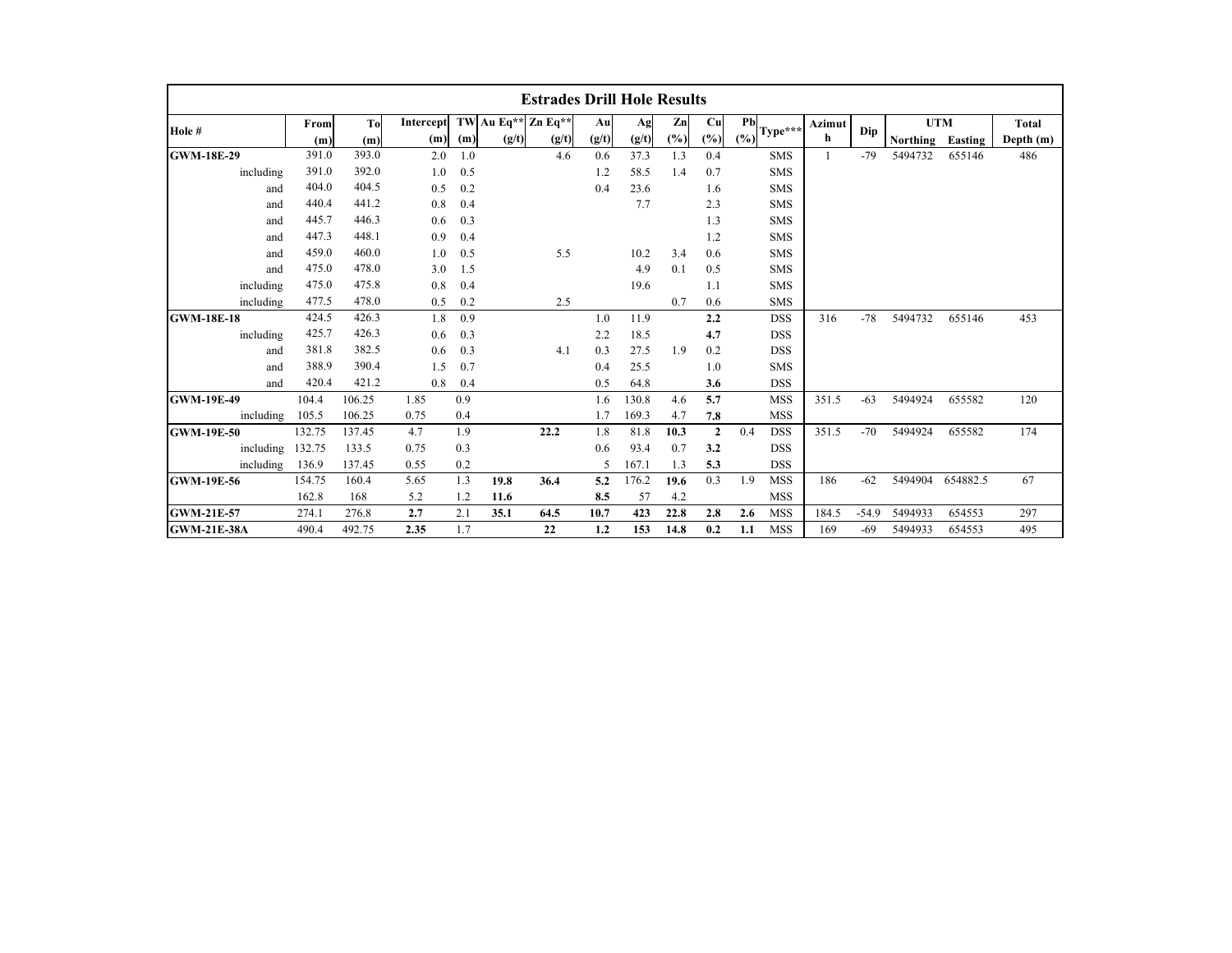|                    | <b>Newiska Drill Hole Results</b> |                |                                                 |     |                    |       |       |       |        |     |     |            |             |       |                  |        |              |
|--------------------|-----------------------------------|----------------|-------------------------------------------------|-----|--------------------|-------|-------|-------|--------|-----|-----|------------|-------------|-------|------------------|--------|--------------|
|                    | From                              | T <sub>0</sub> | Intercept                                       |     | TW Au Eq** Zn Eq** |       | Au    | Ag    | Zn     | Cu  | Pb  |            | Azimut      |       | <b>UTM</b>       |        | <b>Total</b> |
| Hole #             | (m)                               | (m)            | (m)                                             | (m) | (g/t)              | (g/t) | (g/t) | (g/t) | $(\%)$ | (%) | (%) | $Type***$  | h           | Dip   | Northing Easting |        | Depth $(m)$  |
| <b>GWM18-NK-01</b> | 149.4                             | 150.1          | 0.7                                             |     |                    |       |       |       | 0.5    |     |     | <b>DSS</b> | $9.3^\circ$ | $-70$ | 5493148          | 662993 | 501          |
|                    | 347.6                             | 348.1          | 0.5                                             |     |                    |       |       |       | 0.8    |     |     | <b>DSS</b> |             |       |                  |        |              |
|                    | 348.1                             | 348.9          | $0.8\,$                                         |     |                    |       |       |       | 0.5    |     |     | <b>DSS</b> |             |       |                  |        |              |
|                    | 364.9                             | 366.0          | 1.1                                             |     |                    |       |       |       | 0.8    |     |     | <b>DSS</b> |             |       |                  |        |              |
|                    | 370.6                             | 371.2          | 0.6                                             |     |                    |       |       | 22.3  | 1.6    | 0.7 |     | <b>DSS</b> |             |       |                  |        |              |
|                    | 390.4                             | 392.2          | 1.8                                             |     |                    |       |       | 12.9  |        | 0.5 |     | <b>DSS</b> |             |       |                  |        |              |
|                    | 403.9                             | 404.4          | 0.5                                             |     |                    |       |       |       |        | 0.5 |     | <b>DSS</b> |             |       |                  |        |              |
|                    | 405.6                             | 406.3          | 0.8                                             |     |                    |       | 0.3   | 33.7  | 0.2    | 0.7 |     | <b>DSS</b> |             |       |                  |        |              |
|                    | 423.0                             | 445.0          | 22.0                                            |     |                    |       |       | 12.8  |        | 0.5 |     | <b>DSS</b> |             |       |                  |        |              |
| including          | 423.9                             | 424.6          | 0.7                                             |     |                    |       |       | 122.1 |        | 4.2 |     | <b>DSS</b> |             |       |                  |        |              |
| including          | 432.8                             | 433.4          | 0.6                                             |     |                    |       |       | 53.5  |        | 2.4 |     | <b>DSS</b> |             |       |                  |        |              |
| including          | 437.4                             | 437.7          | 0.5                                             |     |                    |       |       | 39.5  |        | 1.8 |     | <b>DSS</b> |             |       |                  |        |              |
| including          | 439.3                             | 440.0          | 0.7                                             |     |                    |       | 0.9   | 20.7  |        | 0.9 |     | <b>DSS</b> |             |       |                  |        |              |
|                    | 472.0                             | 472.7          | 0.7                                             |     |                    |       |       |       | 0.6    |     | 0.3 | <b>DSS</b> |             |       |                  |        |              |
| <b>GWM18-NK-02</b> | 417.0                             | 418.0          | 1.0                                             |     |                    |       | 1.9   | 49.7  |        | 1.6 |     | <b>DSS</b> | 343         | $-75$ | 5493148          | 662985 | 576.8        |
|                    | 432.8                             | 433.3          | 0.5                                             |     |                    |       | 0.3   | 46.1  |        | 1.2 |     | <b>DSS</b> |             |       |                  |        |              |
|                    | 441.8                             | 442.3          | 0.6                                             |     |                    |       |       | 50.7  |        | 1.0 |     | <b>DSS</b> |             |       |                  |        |              |
|                    | 545.3                             | 545.9          | 0.6                                             |     |                    |       | 0.2   | 145.0 | 6.7    | 2.1 |     | <b>DSS</b> |             |       |                  |        |              |
| <b>GWM18-NK-03</b> | 396.0                             | 397.0          | 1.0                                             |     |                    |       | 0.3   | 37.3  |        | 1.0 |     | <b>DSS</b> | 16          | $-73$ | 5493148          | 662985 | 552          |
|                    | 420.2                             | 427.3          | 7.1                                             |     |                    |       | 0.1   | 25.1  |        | 1.2 |     | <b>DSS</b> |             |       |                  |        |              |
| including          | 421.8                             | 422.4          | 0.6                                             |     |                    |       | 0.4   | 47.2  |        | 3.6 |     | <b>DSS</b> |             |       |                  |        |              |
| including          | 423.6                             | 424.2          | 0.6                                             |     |                    |       |       | 80.8  | 1.2    | 4.1 |     | <b>DSS</b> |             |       |                  |        |              |
| including          | 426.7                             | 427.3          | 0.6                                             |     |                    |       | 0.8   | 68.2  |        | 2.5 |     | <b>DSS</b> |             |       |                  |        |              |
| <b>GWM18-NK-05</b> | No significant values             |                |                                                 |     |                    |       |       |       |        |     |     |            | 332         | $-51$ | 5493516          | 661342 | 231          |
| <b>GWM18-NK-06</b> | No significant values             |                |                                                 |     |                    |       |       |       |        |     |     |            | 32          | $-61$ | 5493516          | 661342 | 231          |
| <b>GWM18-NK-10</b> |                                   |                | Stopped before the targets due to lack of water |     |                    |       |       |       |        |     |     |            | 323         | $-45$ | 5493071          | 664467 | 700          |
| <b>GWM18-NK-12</b> | 272.0                             | 273.0          | 1.0                                             |     |                    |       | 2.5   | 128.7 |        |     |     | <b>DSS</b> | 323         | $-45$ | 5493148          | 663663 | 600          |
|                    | 301.6                             | 302.6          | 1.0                                             |     |                    |       | 0.7   |       |        |     |     | <b>DSS</b> |             |       |                  |        |              |
|                    | 316.5                             | 317.5          | 1.0                                             |     |                    |       |       | 33.3  | 0.9    | 0.3 |     |            |             |       |                  |        |              |
|                    | 323.0                             | 324.0          | 1.0                                             |     |                    |       | 0.9   | 13.0  | 0.8    |     | 0.3 | <b>DSS</b> |             |       |                  |        |              |
|                    | 549.0                             | 550.0          | 1.0                                             |     |                    |       | 1.7   |       |        |     |     | <b>DSS</b> |             |       |                  |        |              |